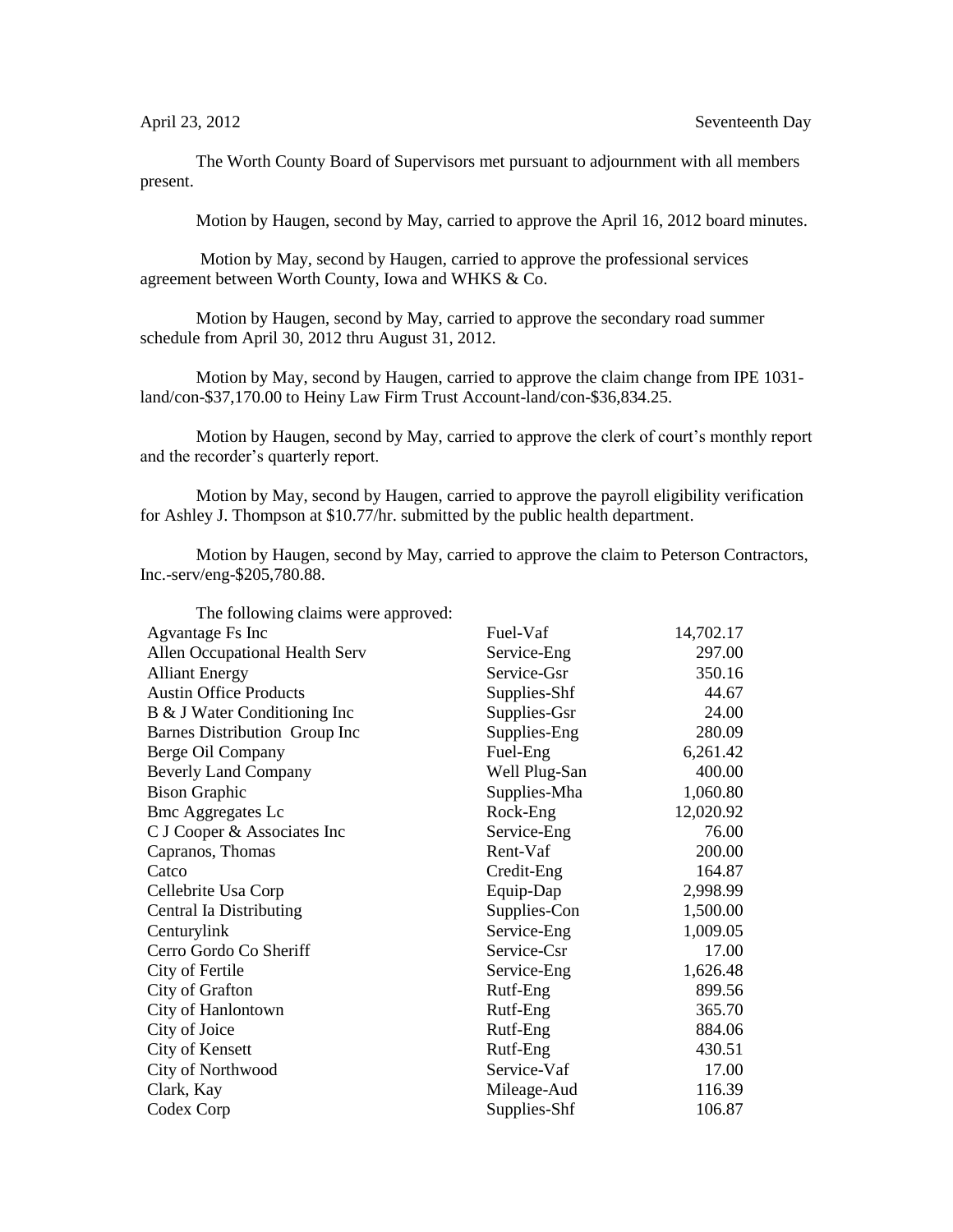| Community Care Inc                    | Service-Mha            | 409.89    |
|---------------------------------------|------------------------|-----------|
| Culligan                              | Supplies-Shf           | 29.90     |
| $D & L$ Equipment                     | Parts-Con              | 229.00    |
| Dave Syverson Inc                     | Service-Con            | 625.16    |
| Dell Marketing L P                    | Supplies-Dap           | 40.00     |
| Dorsey & Whitney Llp                  | Service-Ndp            | 38,553.54 |
| <b>Fallgatter's Market</b>            | Supplies-Con           | 822.70    |
| <b>Fastenal Company</b>               | Supplies-Eng           | 393.59    |
| Ferley, Paul                          | Reimburse-Vaf          | 37.72     |
| <b>Francis Lauer Youth Services</b>   | Service-Juv            | 466.50    |
| Franklin County Sheriff               | Service-Csr            | 64.00     |
| Goveonnection Inc                     | Equip-Dap              | 5,852.00  |
| <b>Graham Tire</b>                    | Parts-Eng              | 4,088.44  |
| Greve Law Office                      | Rent-Att               | 300.00    |
| Greve, Jeff                           | Mileage-Att            | 23.18     |
| Hackbart, Philip E.                   | Mileage-Vaf            | 12.36     |
| Hampton Inn                           | Edu-Aud                | 199.36    |
| Hardin County Sheriff                 | Service-Csr            | 17.85     |
| Hawkeye Legal Services Inc            | Service-Csr            | 40.00     |
| Healthworks                           | Service-Eng            | 60.00     |
| <b>Heartland Power Coop</b>           | Service-Eng            | 98.00     |
| Hoiseth, Tarah                        | Mileage-Hha            | 9.50      |
| Horan, Teri Lee                       | Mileage-Shf            | 206.00    |
| Icit                                  | Dues-It/Gis            | 200.00    |
| <b>Injectech Diesel Service</b>       | Parts-Eng              | 8.84      |
| Iowa Dept of Human Services           | Service-Mha            | 18,897.35 |
| <b>Iowa Dept of Natural Resources</b> | Permit-San             | 25.00     |
| <b>Iowa Law Enforcement Academy</b>   | Credit-Shf             | 55.00     |
| Iowa Secretary of State               | Supplies-Aud           | 67.15     |
| <b>Iowa Workforce Development</b>     | Unemployment-Ins       | 6,224.01  |
| Ip Pathways                           | Fees-Dap               | 23,500.00 |
| Ipca                                  | Edu-Shf                | 100.00    |
| Isac                                  | Edu-Sup                | 200.00    |
| Isac Group Health                     | <b>Health Ins Prem</b> | 46,548.00 |
| J & J Machining Welding & Fabr        | Service-Eng            | 350.58    |
| J & J Medical                         | Supplies-Phd           | 95.00     |
| Joe's Collision & Performance         | Service-Shf            | 463.05    |
| <b>Johnson Vinyl Graphics</b>         | Supplies-Eng           | 30.00     |
| Johnson, Hal                          | Rent-Phd               | 940.00    |
| Johnson, Teresa                       | Mileage-Phd            | 97.50     |
| <b>Kossuth County Cpc</b>             | Reimburse-Mha          | 6,775.44  |
| Kossuth County Sheriff                | Service-Csr            | 82.20     |
| L M Pump Service                      | Service-Wat            | 1,642.34  |
| Legislative Services Agency           | Supplies-Shf           | 185.00    |
| Lexisnexis                            | Service-Att            | 134.00    |
| Low's Amoco Bp                        | Fuel-Asr               | 74.94     |
| Manly Junction Signal                 | Service-Trs            | 457.55    |
| Marshall & Swift Inc                  | Supplies-Gsr           | 431.71    |
| <b>Martin Marietta Materials</b>      | Rock-Eng               | 9,528.13  |
| <b>Mason City Business Systems</b>    | Service-Phd            | 202.38    |
|                                       |                        |           |